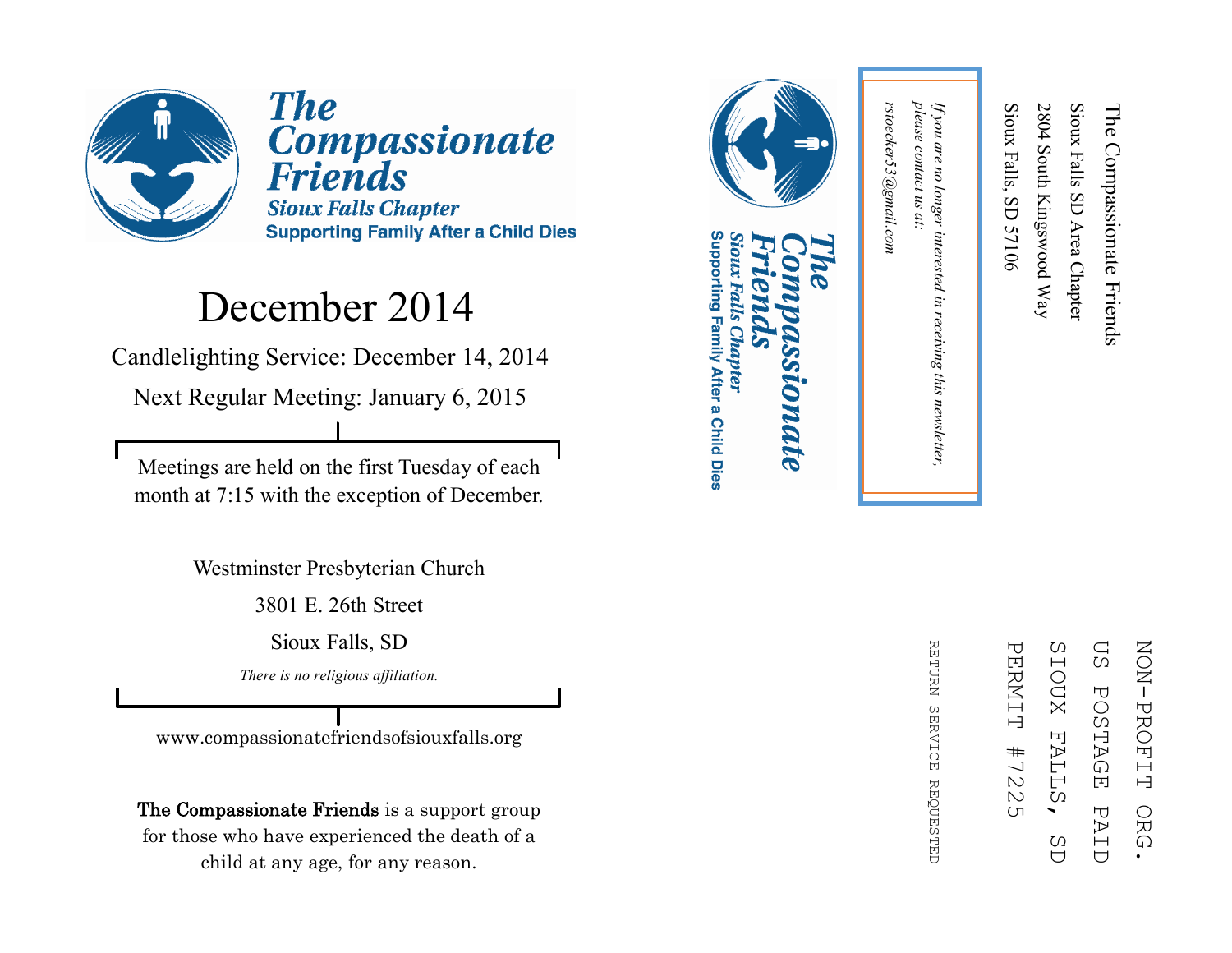

Dr. Watson-Miller

> Dr. WatsonDr. Watson-Miller is a Clinical Psychologist who lost her own son while in Graduate School in Miller is a Clinical Psychologist who lost her own son while in Graduate School in weekends. they learn therapeutic techniques. She works from her own private practice on evenings and she teaches psychodynamic psychotherapy and provides supervision to psychiatry residents as private and public sectors. She is on the faculty of USD Sanford School of Medicine where 1997. She graduated from the University of South Dakota in 2002 and has worked in both the private and public sectors. She is on the faculty of USD Sanford School of Medicine where she treaches psychodynamic psychotherapy

and Psychology in 1995 compelled her to honor his memory by completing her education and allowing him to live through her. In her journey through grief, she has gained unique insights into not just coping, but thriving th son standing in the bleachers as she graduated with a Bachelor's of Science by the support of her graduate program, her faith, and encouragement from others. She states, the gifts we have been given with others "Without adversity, we do not know how strong we really are. We have an obligation to share into not just coping, but thriving through adversity. She was gifted through her life experience allowing him to live through her. In her journey through grief, she has gained unique insights son standing in the bleachers as she graduated with a Bachelor's of Science in Criminal Justice Dr Watson in Criminal Justice

Miller without identifying information and will be used in future columns email them to tcfsiouxfalls@yahoo.com. The questions will be forwarded to Dr. Watson-If you would like Dr. Watson-Miller to respond to your questions through this format, please entan utein to teisiouxians@yanoo.com. The questions will be tot watued to DJ, Watson-<br>Miller without identifying information and will be used in future columns. email them to tcfsiouxfalls@yahoo.com. The questions will be forwarded to Dr. WatsonIf you would like Dr. WatsonMiller to respond to your questions through this format, please

about communicating with their children who have passed while others find that topic uncomfortable, maybe even forbidden? QUESTION: How can we manage discussions at our Compassionate Friends meetings when some parents desperately want to talk about communicating with their children who have passed while others find that topic uncomfortable, maybe even forbidden? QUESTION: How can we manage discussions at our Compassionate Friends meetings when some parents desperately want to talk

ate Friends is to find a way to honor each other's journey, which is what each of you is there for. without judging them shows respect of another's individual way of coping. What is really important in a group such as Compassiontheir grief is really the key here. We don't have to agree with someone else's beliefs, but giving them a place to honor their child ANSWER: It is sometimes very difficult to find that balance. Finding the ability to respect each individual's way of coping with ate Friends is to find a way to honor each other's, ying what each of you're form is the form of you is there for. without judging them shows respect of another's individual way of coping. What is really important in a group such as Compassiontheir grief is really the key here. We don't have to agree with someone else's beliefs, but giving them a place to honor their child ANSWER: It is sometimes very difficult to find that balance. Finding the ability to respect each individual 's way of coping with

comfortable. of the meeting - those that believe it is possible to communicate with a lost loved one and a group for those that find that topic undiscuss the issue directly and do some basic problem solving. One example would be to split the group into smaller groups for part One way of dealing with this issue if it has become problematic for your group, thereby risking the cohesiveness of the group, is to of the meeting – discuss the issue directly and do some basic problem solving. One example would be to split the group into smaller group into smaller group into smaller groups for part One way of dealing with this issue if it has become problematic for your group, thereby risking the cohesiveness of the group, is to Then introduce a general topic for full group discussion. those that believe it is possible to communicate with a lost loved one and a group for those that find that topic un-

Another way of handling these differences is to ask more questions about what communicating with their lost children means to comfortable. Then introduce a general topic for full group discussion.<br>Another way of handling these differences is to ask more questions about what communicating with their lost children means to<br>Another way of handling t It is likely this is a source of comfort for them and all could share ways in which they find comfort in their moments of grief.

everyone of what they have in common - the loss of a child. And that is the purpose of Compassionate Friends. this with individuals. One caution: An issue such as this can split a group permanently. If there is no apparent solutions, outside referrals are always appropriate - whether to a spiritual advisor, priest, etc., who can explore everyone of what they have in common – this with individuals. One caution: An issue such as this can split a group permanently. The easiest way to avoid this is to remind If there is no apparent solutions, outside referrals are always appropriate – the loss of a child. And that is the purpose of Compassionate Friends. whether to a spiritual advisor, priest, etc., who can explore The easiest way to avoid this is to remind

With Compassion Always<br>Dr. Watson-Miller

Dr. Watson

sudgestions Dr. Watson-Miller. DISCLAIMER: suggestions to the recipients of this newsletter. DISCLAIMER: The responses published in the newsletter in no way suggest that there<br>is a therapeutic relationship between the individual who submitted the question and<br>Dr. Watson-Miller. The responses are written for the pu Dr. Watson is a therapeutic relationship between the individual who submitted the question and ່ທ  $\omega$ therapeutic  $\overline{C}$ The responses published in ehe relationship between The responses are written for the recipients  $\frac{0}{10}$ this the newsletter the newsletter Individual who purpose  $\overline{u}$ submitted the question no way suggest of providing general that there and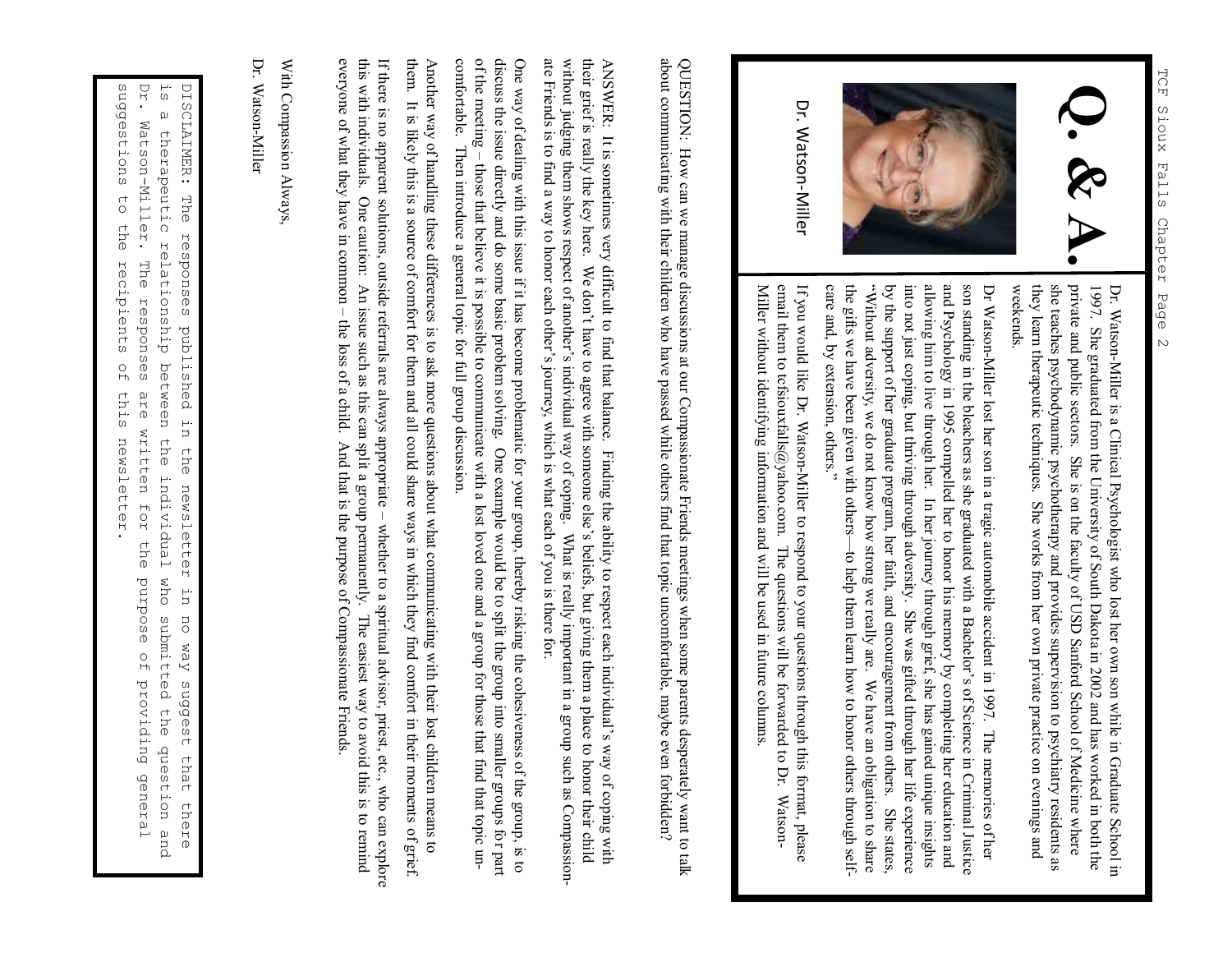| bain becomes my pain, just as your hope becomes my hope. We come together from all walks of life, from many different cir-<br>virth doof ar the similation were died as a graded and freed and the similation thangler and the died and the similation of the similation of the condit condit condit from the condit condition of the similation of the simi<br>We need note. We are The Compassionate triends on the each out to each out to each out to each out to be also the The Compassion of the We are The Compassion of the We are the Compassion of the We are the Compassion of the |                                                                                                                                              |
|------------------------------------------------------------------------------------------------------------------------------------------------------------------------------------------------------------------------------------------------------------------------------------------------------------------------------------------------------------------------------------------------------------------------------------------------------------------------------------------------------------------------------------------------------------------------------------------------|----------------------------------------------------------------------------------------------------------------------------------------------|
| The Compassionate Friends Credo                                                                                                                                                                                                                                                                                                                                                                                                                                                                                                                                                                |                                                                                                                                              |
| Phillip Inskeep                                                                                                                                                                                                                                                                                                                                                                                                                                                                                                                                                                                | treat to share after the meeting<br>with the group. You can also bring their favorite                                                        |
| In loving memory of                                                                                                                                                                                                                                                                                                                                                                                                                                                                                                                                                                            | pictures & items that represent them to share<br>member on your child's birth month to bring                                                 |
| From Dorothy Inskeep                                                                                                                                                                                                                                                                                                                                                                                                                                                                                                                                                                           | and finding meaning during the holiday season<br>Luna Audrey Leal & Christian Hetland. Re-<br>We celebrated two birthdays this month: Zev    |
| Lave Gifts:                                                                                                                                                                                                                                                                                                                                                                                                                                                                                                                                                                                    | attendance. The group split into three smaller<br>met on November 4, 2014, with 21 members in<br>groups & discussed remembering our children |
|                                                                                                                                                                                                                                                                                                                                                                                                                                                                                                                                                                                                | The November meeting of TCF of Sioux Falls                                                                                                   |
| Centerville, SD 57014                                                                                                                                                                                                                                                                                                                                                                                                                                                                                                                                                                          |                                                                                                                                              |
| 1041 Lincoln St.                                                                                                                                                                                                                                                                                                                                                                                                                                                                                                                                                                               | www.compassionatefriends.org                                                                                                                 |
| Joyce Buseman, TCF Treasurer                                                                                                                                                                                                                                                                                                                                                                                                                                                                                                                                                                   | National Office: 877-969-0010                                                                                                                |
| Send your love gift to:                                                                                                                                                                                                                                                                                                                                                                                                                                                                                                                                                                        | The Compassionate Friends                                                                                                                    |
| Address:                                                                                                                                                                                                                                                                                                                                                                                                                                                                                                                                                                                       | kristin.tcf@gmail.com                                                                                                                        |
| Submitted by:                                                                                                                                                                                                                                                                                                                                                                                                                                                                                                                                                                                  | Kristin Seruyange 605-610-9432                                                                                                               |
| Love Gift Amount:                                                                                                                                                                                                                                                                                                                                                                                                                                                                                                                                                                              | $m$ pastel $@$ sio.midco.net                                                                                                                 |
| In Memory of:                                                                                                                                                                                                                                                                                                                                                                                                                                                                                                                                                                                  | Peggy Mastel 605-351-8823<br>rstoecker53@gmail.com                                                                                           |
| Your donation is greatly appreciated.                                                                                                                                                                                                                                                                                                                                                                                                                                                                                                                                                          | Ruth Stoecker 605-201-1426<br>TCF Leaders for Sioux Falls:                                                                                   |
| lowing month's newsletter                                                                                                                                                                                                                                                                                                                                                                                                                                                                                                                                                                      |                                                                                                                                              |
| month so that they may be included in the fol-<br>Please send in love gifts by the 5th of the                                                                                                                                                                                                                                                                                                                                                                                                                                                                                                  | child's birthday<br>about your child during the month of your                                                                                |
| The Gift of Love                                                                                                                                                                                                                                                                                                                                                                                                                                                                                                                                                                               | As part of remembering our children, we<br>pictures and anything you wish to share<br>will have a table set up for you to bring              |

cumstances. We are a unique family because we represent many races, creeds, and relationships. We are young, and we are old are angry, filled with guilt or in deep depression, while others radiate an inner peace. But whatever pain we bring to this gatherno hope. Some of us have found our faith to be a source of strength, while some of us are struggling to find answers. Some of us cumstances. We are a unique family because we represent many races, creeds, and relationships. We are young, and we are old. are angry, filled with guilt or in deep depression, while others radiate an inner peace. But whatever pain we bring to this gatherno hope. Some of us have found our faith to be a source of strength, while some of us are struggling to find answers. Some of as the doubts, and help each other to grieve as well as to grow. We Need Not Walk Alone. We Are The Compassionate Friends. reach out to each other in love to share the pain as well as the joy, share the anger as well as the peace, share the faith as well died. We are all seeking and struggling to build a future for ourselves, but we are committed to building a future together. We Some of us are far along in our grief, but others still feel a grief so fresh and so intensely painful that they feel helpless and see рg<br>О  $\leq$ as the doubts, and help each other to grieve as well as to grow. We Need Not Walk Alone. We Are The Compassionate Friends. reach out to each other in love to share the pain as well as the joy, share the anger as well as the peace, share the faith as well died. We are all seeking and struggling to build a future for ourselves, but we are committed to building a future together. ing of The Compassionate Friends, it is pain we will share, just as we share with each other our love for the children who have Some of us are far along in our grief, but others still feel a grief so fresh and so intensely painful that they feel helpless and see  $\leq$ with hope. The children we mourn have died at all ages and from many different causes, but on the died at all ages using the move for the move for the move for the many different causes, but on the move for the move for th ing Of The Compassionate Friends, it is pain we will share, just as we share with each other our love for the children who have  $\kappa$ pain becomes my pain, just as your hope becomes my hope. We come together from all walks of life, from many different cir-We need not walk alone. We are The Compassionate Friends. We reach out to each other with love, with understanding, and ent cir-1g, and IS. Your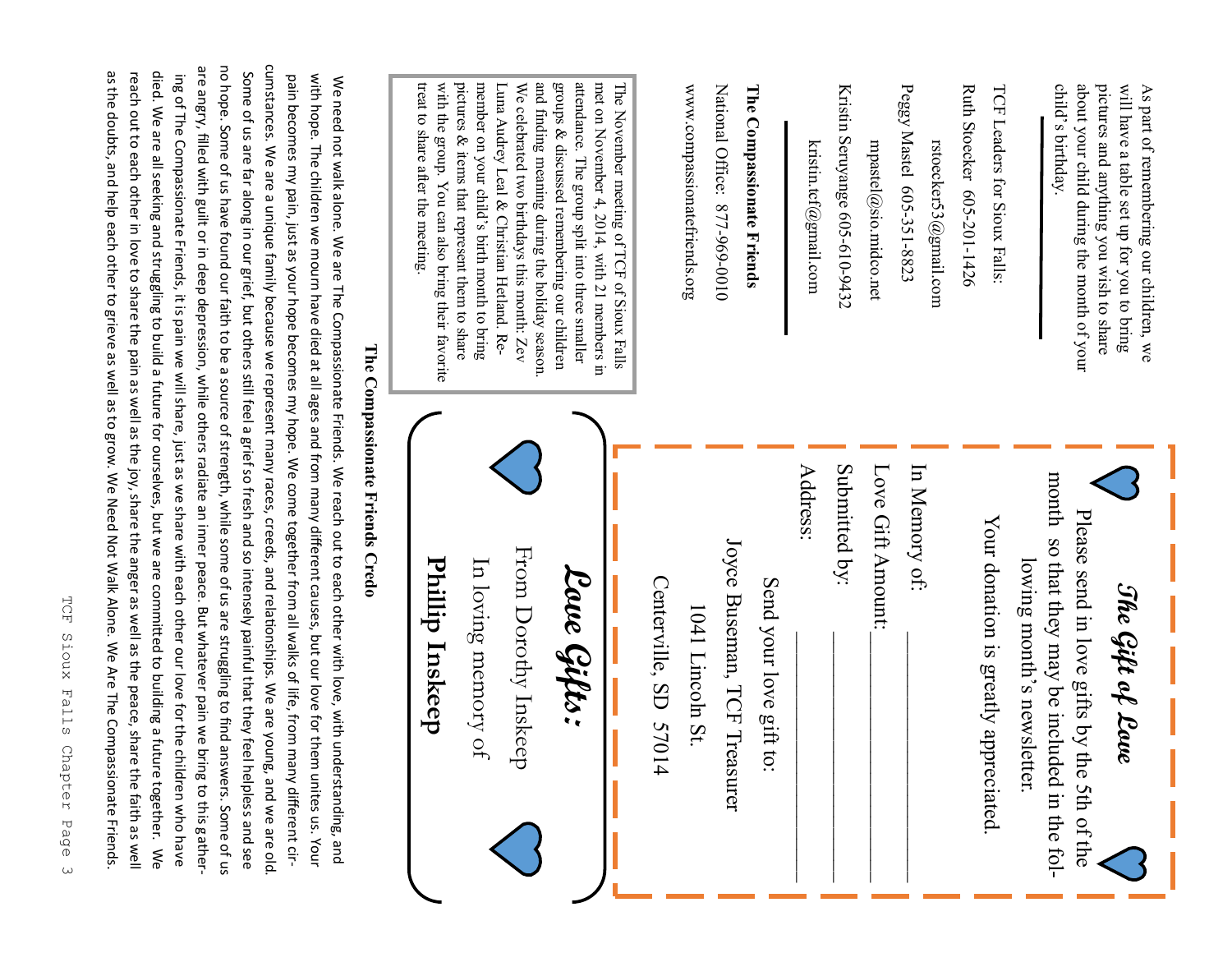Burning in the night?<br>Lights of love we send you Lights of love we send you Can you see our candles Can you see our candles Burning in the night? Rays of purest white Rays of purest white

Though missing from our sight<br>In honor and remembrance Though missing from our sight We light candles in the night We light candles in the night In honor and remembrance Children we remember Children we remember

Can you see the candles burning Can you see the candles burning All across the big blue marble All across the big blue marble From this human place? From this human place? Spinning out in space Spinning out in space

> That you may see them from above That you may see them from above Who taught us perfect love<br>This night the world lights candles This night the world lights candles Who taught us perfect love Oh, angels gone before us Oh, angels gone before us

But as we remember our yesterdays But as we remember our yesterdays Let's light one candle for tomorrow Let's light one candle for tomorrow Tonight the globe is lit by love<br>Of those who know great sorrow, Of those who know great sorrow, Tonight the globe is lit by love

And every year in deep December And every year in deep December On Earth we will light candles On Earth we will light candles  $As........$ As................we remember We will not forget, We will not forget, .... we remember

TCF Peace Valley, PA *TCF Peace Valley, PA* Jacqueline Brown *Jacqueline Brown*

# **HONORARY ASSOCIATES OF COMPASSIONATE FRIENDS HONORARY ASSOCIATES OF COMPASSIONATE FRIENDS**

Sponsors are considered Honorary Associates of our organization and are recognized at the level of their Sponsors are considered Honorary Associates of our organization and are recognized at the level of their domains supportances of the collection of the contraction of the collection of the collect of the collection. donation. We would like to offer our sincere and grateful appreciation to the following supporters:

| DIAMOND (\$500)         | GOLD (\$150)                                                 | <b>SILVER (\$100)</b>       | <b>BRONZE</b><br>(058)      |
|-------------------------|--------------------------------------------------------------|-----------------------------|-----------------------------|
| First Premier Bank      | Soil Technologies, Inc.                                      | George Boom Funeral Home    | Knudson &<br>Buseman Insur- |
|                         | Heritage Funeral Home                                        | Dindot-Klusman Funeral      | ance                        |
|                         | Miller Funeral Home                                          | Home                        | <b>Shaffer Memorials</b>    |
|                         |                                                              | Catholic Family Services    |                             |
| <b>PLATINUM (\$250)</b> |                                                              | Family Memorials by Gibson  |                             |
| Diamond Mowers, Inc.    |                                                              | Weiland Funeral Chapel      |                             |
| DE & TS (Josh Fiedler)  |                                                              | Key Real Estate-Jim Carlson |                             |
| Sisson Printing         |                                                              | Minnehaha Funeral Home      |                             |
|                         |                                                              | Hartquist Funeral Home      |                             |
|                         |                                                              | Caroline Christopher        |                             |
|                         |                                                              | Dr. Richard Howard          |                             |
| Special thanks to:      |                                                              |                             |                             |
|                         | WESTMINSTER PRESBYTERIAN CHURCH-hosting our monthly meetings |                             |                             |
|                         | MILLER FUNERAL HOME-providing cookies for our meetings       |                             |                             |

AVERA —donating the printing of our newsletters

 $\text{AVERA}$  —donating the printing of our newsletters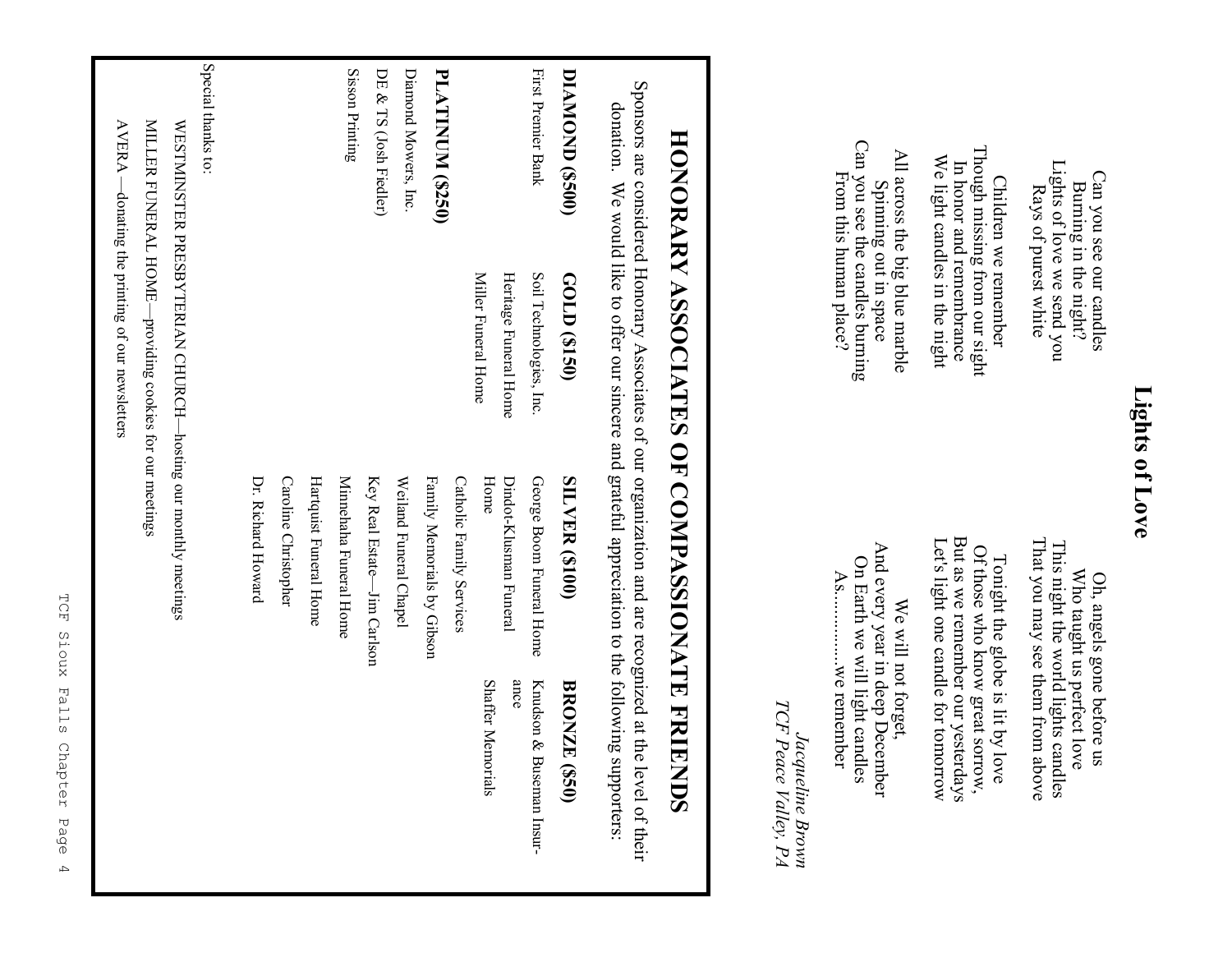

# **Bereaved Families Join in the 18**Bereaved Families Join in the 18<sup>th</sup> Annual Worldwide Candle Lighting **Annual Worldwide Candle Lighting**

of all children, regardless of age, who have died. The chapter is joining Sunday, December 14, be remembered. That's why members of the Sioux Falls Chapter of The Compassionate mass candle lighting in the world. mass candle lighting in the world. Friends 18th annual Worldwide Candle Lighting, an event now believed to be the largest Friends 18th annual Worldwide Candle Lighting, an event now believed to be the largest with hundreds of organized memorial services around the world for The Compassionate with hundreds of organized memorial services around the world for The Compassionate Friends (TCF) will participate in an annual worldwide event designed to honor the memories Friends (TCF) will participate in an annual worldwide event designed to honor the memories be remembered. That's why members of the Sioux Falls Chapter of The Compassionate of all children, regardless of age, who have died. The chapter is joining Sunday, December 14, The death of a child is devastating and it's important to the family that the child always The death of a child is devastating and it's important to the family that the child always

special music and speaker, and refreshments. Annually, tens of thousands of families, united hour wave of light as the observance continues around the world. - hour wave of light as the observance continues around the world. Date Line. As candles burn down in one time zone, they are lighted in the next, creating a  $24$ -Date Line. As candles burn down in one time zone, they are lighted in the next, creating a  $24$ Sunday in December. Candles are first lit at  $7$  p.m., local time, just west of the International in loss, light candles for one hour during the Worldwide Candle Lighting, held the second The local candle lighting will be part of a special service held at <u>6:15 pm</u> at <u>Westminster</u><br>Presbyterian Church, 3801 E 26<sup>th</sup>St, Sioux Falls, SD and will feature <u>a PowerPoint presentation.</u> Presbyterian Church, 3801 E 26Sunday in December. Candles are first lit at  $7$  p.m., local time, just west of the International in loss, light candles for one hour during the Worldwide Candle Lighting, held the second special music and speaker, The local candle lighting will be part of a special service held at  $\underline{6:15pm}$ and refreshments. Annually, tens of thousands of families, united St, Sioux Falls, SD and will feature a PowerPoint presentation, at Westminster

#### Meeting Note: **Meeting Note:**

ing ceremony on December 14 at 6:15 p.m. We will resume our reulgar monthly meeting ceremony on December 14 at 6:15 p.m. We will resume our reulgar monthly meet-Sioux Falls for the month of December. We will instead meet only for the candlelight-Sioux Falls for the month of December. We will instead meet only for the candlelight-Please note there will be no regular monthly meeting of the Compassionate Friends of Please note there will be no regular monthly meeting of the Compassionate Friends of ings in January. ings in January.

We hope to see all of you there in December as we seek to honor and remember our We hope to see all of you there in December as we seek to honor and remember our children during this holiday season. children during this holiday season.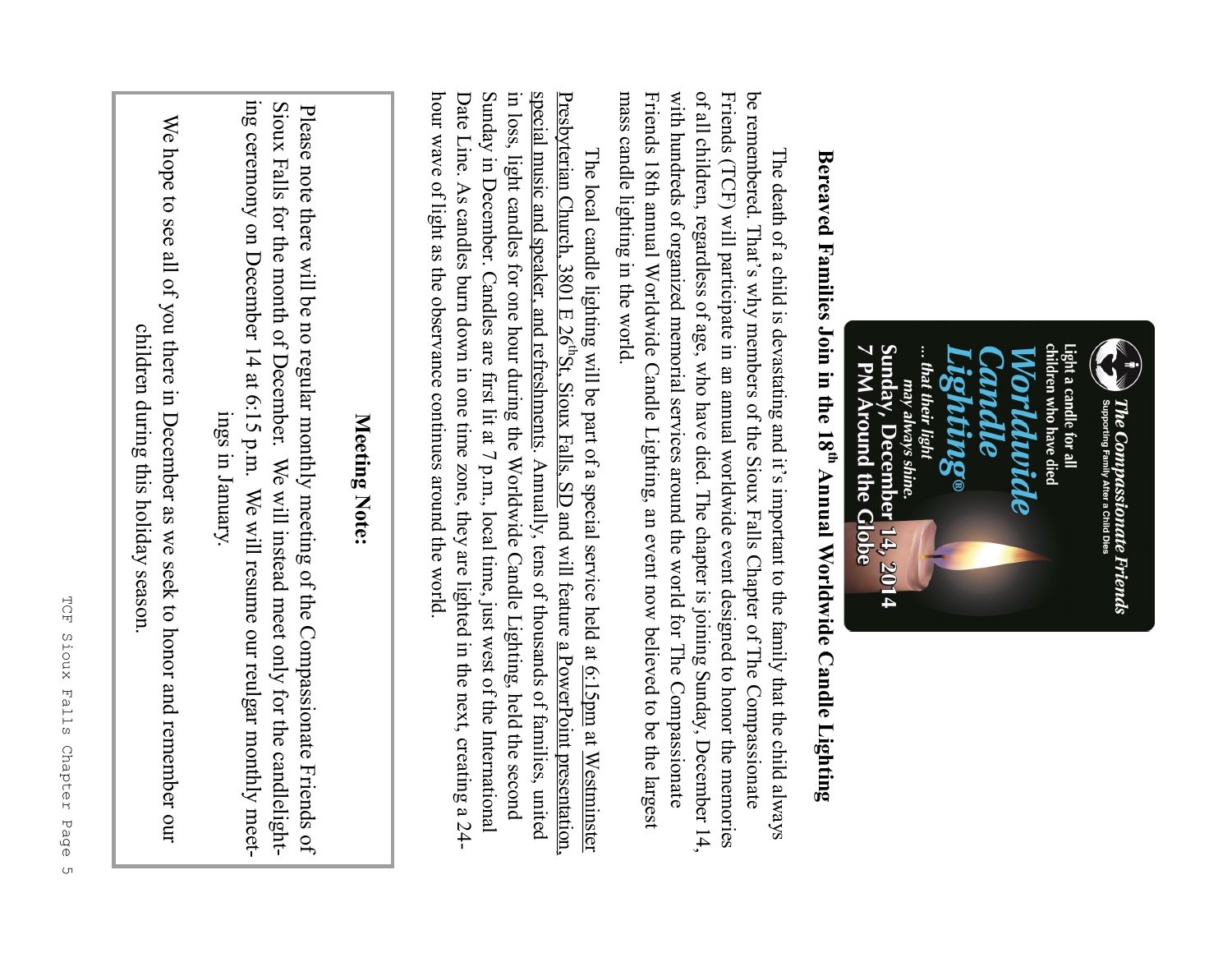

many relatives gather by our hearth. To add to the pain, most well-meaning friends and relatives feel that the best way to handle the problem is to pretend that it doesn't exist. They never mention the one person that is my opinion, this trial is tougher than birthdays or death anniversaries. This is the time when love abounds. The family sense of fear and dread that Chicken Little had when he announced, "The sky is falling! The sky is falling!" We view gifts for a photograph or hug and kiss a memory. The emptiness that this creates in us cannot be filled, no matter how (and extended family) all gather together, coming from near and far, to share in this love. The only trouble with this happy scene is that our child is missing. He or she has traveled too far from us to come for the holida Christmas or Hanukkah differently than the rest of the world. In our minds they become great trials to be endured. In "The Holidays are coming! The Holidays are coming!" Most bereaved parents make that observation with the same the hearts of everyone. We found out early on that it is not possible to keep the to handle the problem is to pretend that it doesn't exist. They never mention the one person that is on the minds and in sense of fear and dread that Chicken Little had when he announced, "The sky is falling! The sky is falling!" We view Christmas or Hanukkah differently than the rest of the world. In our minds they become great trials to be many relatives gather by our hearth. To add to the pain, most well gifts for a photograph or hug and kiss a memory. The emptiness that this creates in us cannot be filled, no matter how happy scene is that our child is missing. He or she has traveled too far from us to come for the holidays! We can't buy (and extended family) all gather together, coming from near and far, to share in this love. The only trouble with this my opinion, this trial is tougher than birthdays or death anniversaries. This is the time when love abounds. The family Christmas or Hanukkah differently than the rest of the world. In our minds they become great trials to be endured. In "The Holidays are coming! The Holidays are coming!" Most bereaved parents make that observation with the same "presence" of our child out of a family

gathering. Trying to do so makes everyone uncomfortable and causes us as parents to feel disloyal.

of stringing the lights for us. Now it is important to us to see that Blake has a tree. We have a very special one, about them all hanging together is right for us. The tree was very important to Blake. Every year he took the responsibility The first Christmas after our son died, we did it "their" way. Never again! Now we make sure that he is very much a<br>part of our holiday. For starters, we decided once again to hang all three stockings. We don't fill them, grave. We leave the tree there unitl spring so it can mark the gravesite when the snows are deep. We also have a love-<br>by candle that we burn on special days. This is our way of including our missing son in the family circ 3 feet tall, that we weight heavily at the bottom. We decorate it with weather-proof ornaments and place it at his part of our holiday. For starters, we decided once again to hang all three stockings. We don't fill them, but just seeing tried to handle it that first year. family has taken our cue. They now bring up his name naturally. It is all so much more comfortable than the way we we recall those of other children in the family. Because we talk of him in an easy and natural manner, the rest of the important, we talk about him. We don't do it obsessively, but we don't hesitate to recall memories of him as often as ly candle that we burn on special days. This is our way of including our missing son in the family circle. But most 3 feet tall, that we weight heavily at the bottom. We decorate it with weather gathering. Trying to do so makes everyone uncomfortable and causes us as parents to feel disloyal.<br>The first Christmas after our son died, we did it "their" way. Never again! Now we make sure that he is very mud<br>part of ou of stringing the lights for us. Now it is important to us to see that Blake has a tree. We have a very special one, about them all hanging together is right for us. The tree was very important to Blake. Every year he took the responsibility The first Christmas after our son died, we did it "their" way. Never again! Now we make sure that he is very much a

table. It wasn't long before people were looking through it, recalling favorite memories of her, and the ice was broken. was that no one would mention her, so they compiled an album of her pictures and casually left it out on the coffee Another couple in our chapter had a wonderful idea for the first holiday after their daughter died. Their greatest fear

important thing to remember is that the choice is yours. Do what makes you comfortable, not what others think<br>should make you comfortable. If you follow the dictates of your heart and that gives you comfort, those around y comfortable for you. You may choose to keep your thoughts private rather than share them with others. But the most will see that it is so and follow your lead. should make you comfortable. If you follow the dictates of your heart and that gives you comfort, those around you important thing to remember is that the choice is yours. Do what makes you comfortable, not what others think comfortable for you. You may choose to keep your thoughts private rather than share them with others. But the most There must be so many other ways that you can make your child a part of your holiday

*In loving memory of my son, Blake*

TCF Arlington Heights,

In loving memory of my son, Blake

*Marge Frankenberg TCF Arlington Heights, IL*

Marge Frankenberg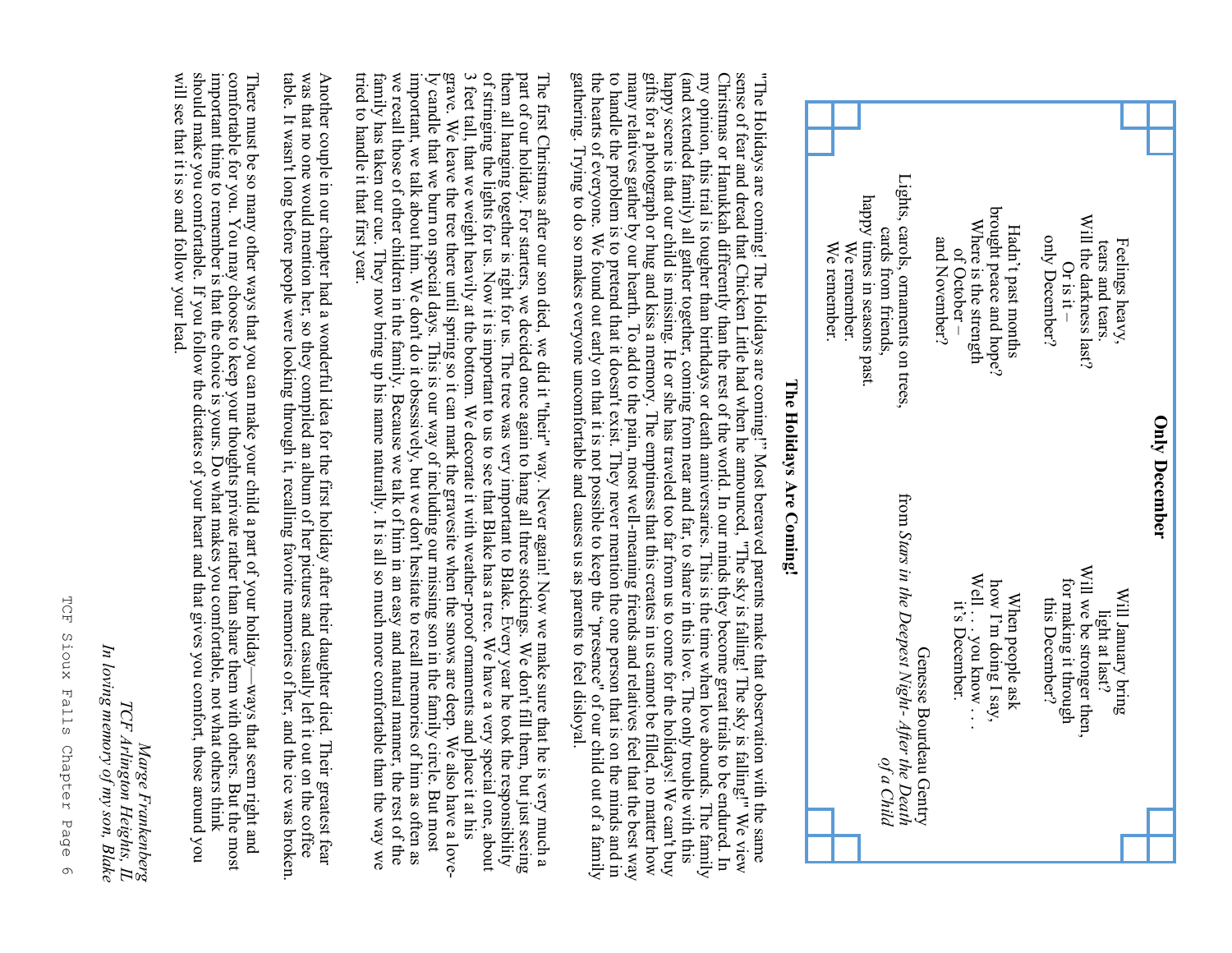## Just Flow with the Season and Take Care of Yourself **Just Flow with the Season and Take Care of Yourself**

ready dreading the approaching holidays. would be January! I'm still working on the invention. In the meantime, I know many of you are aldecided I'd invent a pill you could take the week before Thanksgiving and when you came to, it ready dreading the approaching holidays. would be January! I'm still working on the invention. In the meantime, I know many of you are aldecided I'd invent a pill you could take the week before Thanksgiving and when you came to, it We're well into November and it's almost time to take the "January pill". After Tricia died I We're well into November and it's almost time to take the "January pill". After Tricia died I

but maybe not in all the things you once thought so very important. the coming holidays. You will not always feel as you do now. You will find joy in holiday activities, The true spirit and meaning of Thanksgiving and Christmas are not necessarily exemplified by some of our "traditions". You are re-evaluating many aspects of your life so let this also apply to by the conditions". You are but maybe not in all the things you once thought so very important. the coming holidays. You will not always feel as you do now. You will find joy in holiday activities, by some of our "traditions". You are re The true spirit and meaning of Thanksgiving and Christmas are not necessarily exemplified evaluating many aspects of your life so let this also apply to

loss. This person can be truly beautiful and loving because of what you have learned through grief. and as selfish as you have to be to protect the emerging person you will become as a result of your what you can do without overtaxing yourself. Resolve to be as generous with your energy as you can deserve some pleasure. And may some measure of peace overtake you before this year ends. deserve some pleasure. And may some measure of peace overtake you before this year ends. loss. This person can be truly beautiful and loving because of what you have learned through grief. and as selfish as you have to be to protect the emerging person you will become as a result of your what you can do without overtaxing yourself. Resolve to be as generous with your energy as you can You will miss your child; no magic potion can wipe the pain away. Enjoy what you can—you You will miss your child; no magic potion can wipe the pain away. Enjoy what you can—you Flow with the season and with your sadness, knowing strength will come as you work with Flow with the season and with your sadness, knowing strength will come as you work with

In Memory of Tricia *In Memory of Tricia*TCF Augusta, GA *Elizabeth B. Estes TCF Augusta, GA* Elizabeth B. Estes

#### **Holiday Tips Holiday Tips**

ence those normal emotions of remembrance of times shared, you might wish to skip the season completely. While othare usually the most difficult, but even many years later, the pain and sadness surface during this season. As you experiers are celebrating, you might feel there is no joy in celebrating. Anticipation of the holidays without your loved one is often harder than the actual holiday season. The first few years ers are celebrating, you might feel there is no joy in celebrating. ence those normal emotions of remembrance of times shared, you might wish to skip the season completely. While othare usually the most difficult, but even many years later, the pain and sadness surface during this season. As you experi-Anticipation of the holiday season. The holiday season hander than the actual holiday season. The first few years

pectations. As you grieve, make every effort to soften that mental picture of how things "ought" to be. As you celebrate<br>the holiday season, listen to your heart and be careful not to overextend yourself. tude in our new life going forward. During this time, remember to be patient with yourself and be realistic of your expectations. As you grieve, make every effort to soften that mental picture of how things "ought" to be. As you celebrate It can be challenging to get through the holiday season when one is heartbroken from the death of a loved one. This is a<br>time to honor and remember our loved ones. It is also a time to remember our own needs, as we seek me the holiday season, listen to your heart and be careful not to overextend yourself. tude in our new life going forward. During this time, remember to be patient with yourself and be realistic of your extime to honor and remember our loved ones. It is also a time to remember our own needs, as we seek meaning and grati-It can be challenging to get through the holiday season when one is heartbroken from the death of a loved one. This is a

ite one. Place this on your holiday tree or a special place in your home. • Purchase or make a new holiday ornament or trinket. Place the new ornament or trinket next to your loved one's favor-Here are a few suggestions to help you as you begin to blend old holiday traditions with new traditions ite one. Place this on your holiday tree or a special place in your home. Here are a few suggestions to help you as you begin to blend old holiday traditions with new traditions: Purchase or make a new holiday ornament or trinket. Place the new ornament or trinket next to your loved one's favor-

. If you had a special dinner on Christmas Day, maybe have the special dinner on Christmas Eve instead, with a special • If you usually decorate the tree in the living room, still decorate the tree, but maybe place it in the den instead • If you had a special dinner on Christmas Day, maybe have the special dinner on Christmas Eve instead, with a special If you usually decorate the tree in the living room, still decorate the tree, but maybe place it in the den instead.

place setting at the table in memory of your loved one. place setting at the table in memory of your loved one.

it to someone else. • If you usually shopped together to purchase gifts for each other, purchase a gift in memory of your loved one and give it to someone else. If you usually shopped together to purchase gifts for each other, purchase a gift in memory of your loved one and give

son that you will do this activity, even if this is an activity that you never participated in before • Choose a favorite activity that your loved one enjoyed, i.e., sports, baking, etc. Select one day during the holiday season that you will do this activity, even if this is an activity that you never participated in before. Choose a favorite activity that your loved one enjoyed, i.e., sports, baking, etc. Select one day during the holiday sea-

memories created, and the lessons learned. • Get creative as you find your own unique ways to show tribute to your loved one and gratitude for your own life, the memories created, and the lessons learned. Get creative as you find your own unique ways to show tribute to your loved one and gratitude for your own life, the

your new life. Choose an activity that will force you to step outside of your comfort zone when doing so. This will not only help you<br>with beginning new traditions, but will boost your confidence and belief in yourself as you find meanin An activity that I always suggest is to do something that you have never done before, but maybe always wanted to do your new life. with beginning new traditions, but will boost your confidence and belief in yourself as you find meaning and gratitude in Choose an activity that will force you to step outside of your comfort zone when doing so. This will not only help you An activity that I always suggest is to do something that you have never done before, but maybe always wanted to do.

known for challenging you to move from grief to gratitude and motivating you to do so. She has worked in the death care industry for over 14 years and has appeared as a guest on podcasts, radio, and television.<br>Want to le Dora Carpenter, certified grief coach, certified life coach, and founder of The ANIYA Group Life Coaching Center, is Want to learn more? Visit Dora Carpenter and other experts at Creating Champions for Life Global Academy at care industry for over 14 years and has appeared as a guest on podcasts, radio, and television. known for challenging you to move from grief to gratitude and motivating you to do so. She has worked in the death Dora Carpenter, certified grief coach, certified life coach, and founder of The ANIYA Group Life Coaching Center, is

[ccflglobalacademy.com](http://ccflglobalacademy.com/?ref=41)

<u>cctlglobalacademy.com</u>